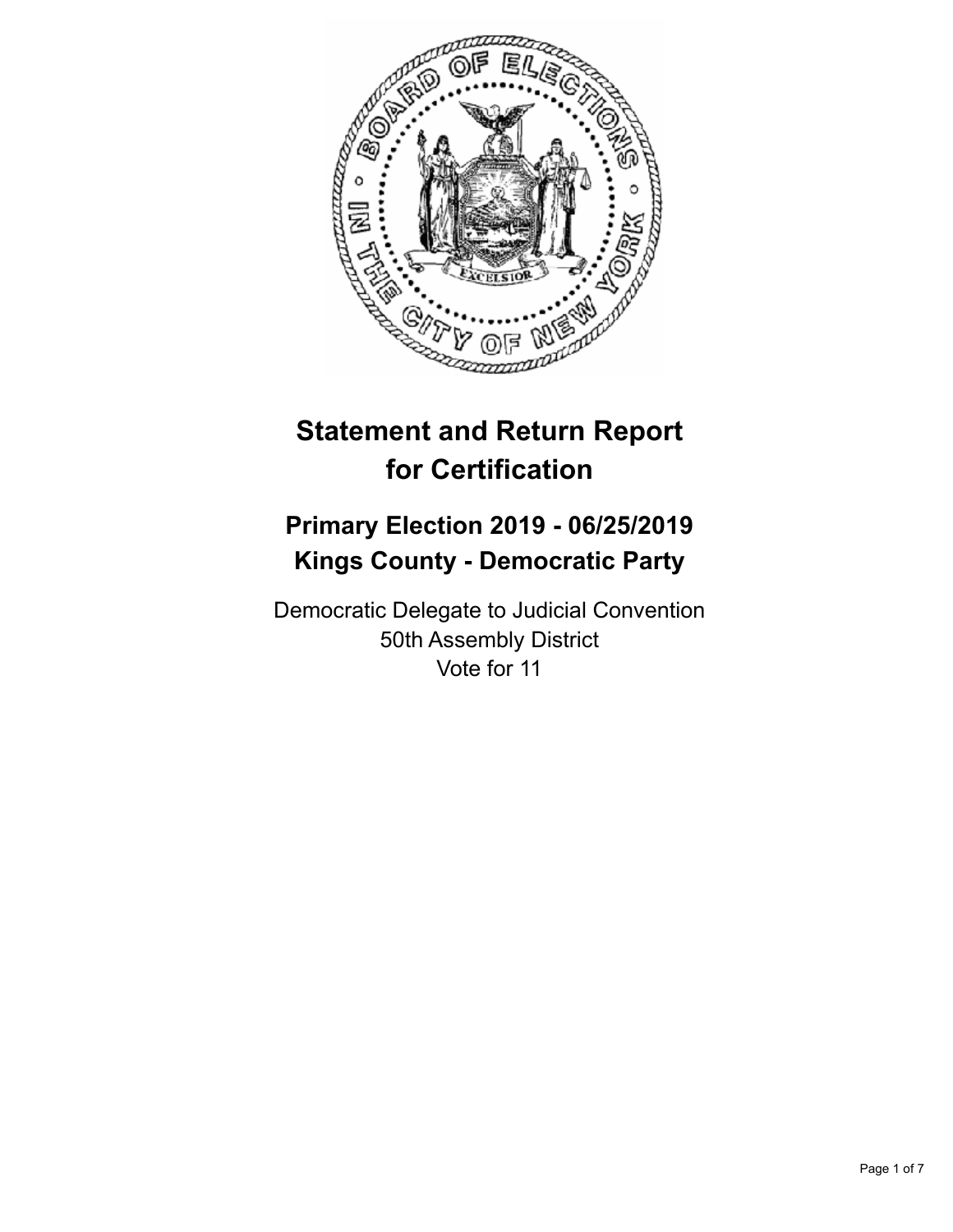

## **Assembly District 50**

| <b>PUBLIC COUNTER</b>                                    | 1,455 |
|----------------------------------------------------------|-------|
| MANUALLY COUNTED EMERGENCY                               | 0     |
| <b>ABSENTEE / MILITARY</b>                               | 64    |
| <b>AFFIDAVIT</b>                                         | 15    |
| <b>Total Ballots</b>                                     | 1,534 |
| Less - Inapplicable Federal/Special Presidential Ballots | 0     |
| <b>Total Applicable Ballots</b>                          | 1,534 |
| <b>JILLIAN DEDONA</b>                                    | 536   |
| <b>WILLIAM H. SMITH</b>                                  | 260   |
| <b>ALICE DEDONA</b>                                      | 535   |
| <b>JAMES SMITH</b>                                       | 254   |
| <b>ERIC RADEZKY</b>                                      | 240   |
| LINDA T. MINUCCI                                         | 553   |
| <b>COURTNEY DEDONA</b>                                   | 481   |
| <b>RICHARD MAZUR</b>                                     | 268   |
| <b>EILEEN CAVALIERE</b>                                  | 544   |
| <b>EDWARD SMITH</b>                                      | 231   |
| ROSEANN V. HENRY                                         | 522   |
| <b>VICTORIA CAMBRANES</b>                                | 782   |
| <b>ERIC KUN</b>                                          | 522   |
| DAEHA SCOTT KO                                           | 686   |
| SHAWN A. TERVENSKI                                       | 444   |
| <b>MATTHEW LIEF</b>                                      | 423   |
| <b>WALESKA LAYES</b>                                     | 609   |
| <b>DOMINIC WATSON</b>                                    | 504   |
| <b>WILLIAM E. FRANK</b>                                  | 431   |
| <b>MICHAEL GLUCK</b>                                     | 461   |
| ALEX VOETSCH (WRITE-IN)                                  | 1     |
| ALEXANDRIA OCSIO-CORTEZ (WRITE-IN)                       | 1     |
| ANDREW LUZINOCCAY (WRITE-IN)                             | 1     |
| ANDY DANDY (WRITE-IN)                                    | 1     |
| ANGUS CRECH (WRITE-IN)                                   | 1     |
| ANGUS PALC (WRITE-IN)                                    | 1     |
| ANTONIO MANUEL PANTON (WRITE-IN)                         | 1     |
| ARTUR C. KLEIN (WRITE-IN)                                | 1     |
| BARON VON DICKERSTEIN (WRITE-IN)                         | 1     |
| BRIAN BLADE (WRITE-IN)                                   | 1     |
| CEIBISH SCHNEEBALG (WRITE-IN)                            | 1     |
| CHAIM GREENFELD (WRITE-IN)                               | 1     |
| CHRISTINE COCO MURRAY (WRITE-IN)                         | 1     |
| CHRISTINE MURRY (WRITE-IN)                               | 1     |
| CHRISTOPHER PATRICK THOMAS (WRITE-IN)                    | 1     |
| CLAIRE STOTTLEMYER (WRITE-IN)                            | 2     |
| CONCEPTION BOSQUE (WRITE-IN)                             | 1     |
| DAN LAO (WRITE-IN)                                       | 1     |
| DANA RACHLIN (WRITE-IN)                                  | 1     |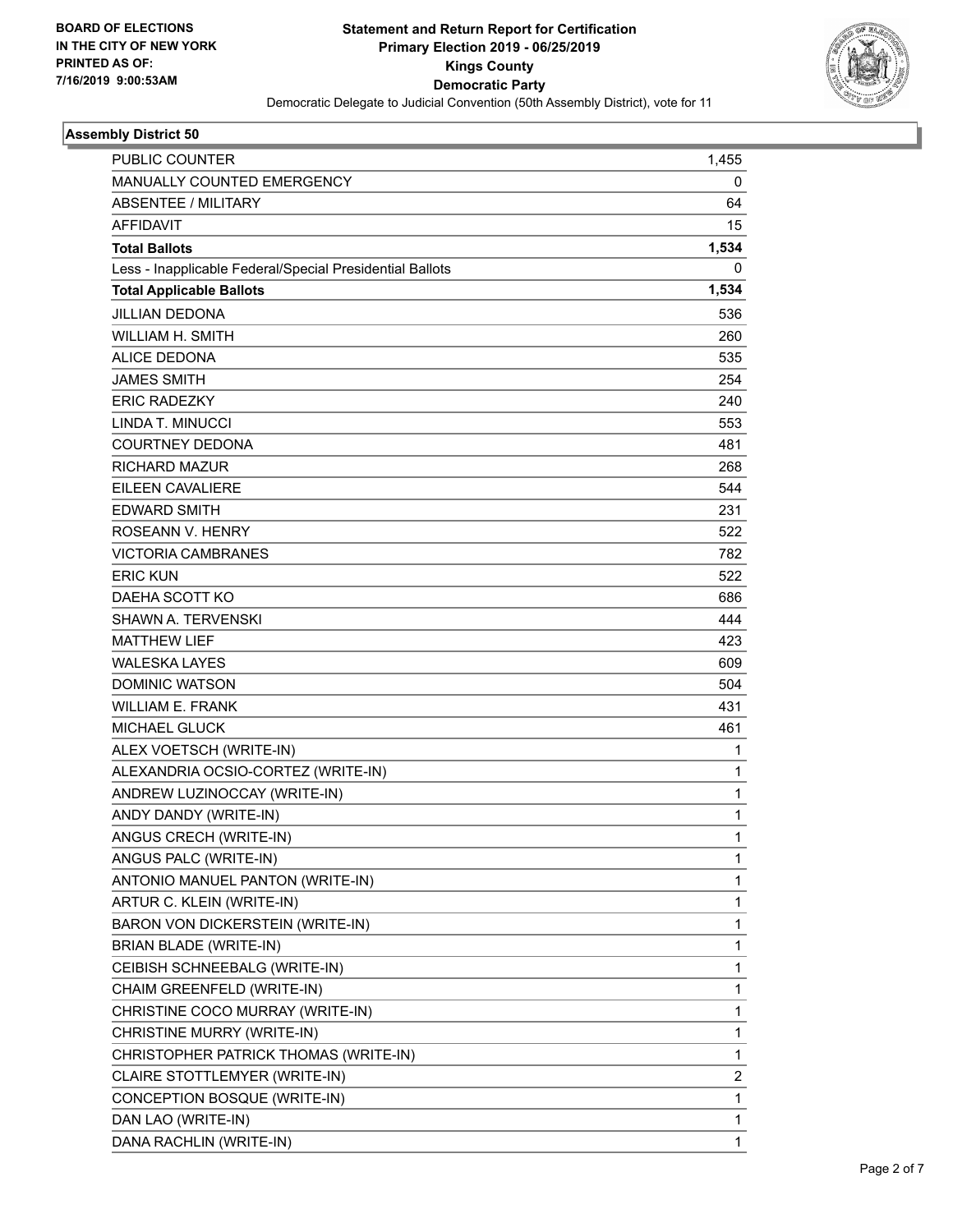

## **Assembly District 50**

| DAVE COLON (WRITE-IN)                     | 1  |
|-------------------------------------------|----|
| DAVID HERSHKOWITH (WRITE-IN)              | 1  |
| DAVID KLEIN (WRITE-IN)                    | 1  |
| DAVID NEIDERMAN (WRITE-IN)                | 1  |
| DONALD J TRUMP (WRITE-IN)                 | 1  |
| ELANA EHRENBERG (WRITE-IN)                | 4  |
| ERROL LOUIS (WRITE-IN)                    | 1  |
| ERROLL MATLIN (WRITE-IN)                  | 1  |
| FELGE KLEIN (WRITE-IN)                    | 1  |
| FRED HOTT (WRITE-IN)                      | 1  |
| GUILEMURMANO RODRUZ (WRITE-IN)            | 1  |
| HEATHER LETZKUS (WRITE-IN)                | 1  |
| JAMES MARION (WRITE-IN)                   | 1  |
| JENNIFER GUTTIEREZ (WRITE-IN)             | 1  |
| JENNY FAMCI (WRITE-IN)                    | 1  |
| <b>JESSICA EPSTEIN (WRITE-IN)</b>         | 1  |
| JOHN NOLL (WRITE-IN)                      | 1  |
| JONAH PHILLIPS (WRITE-IN)                 | 1  |
| JONI MITCELL (WRITE-IN)                   | 1  |
| JOSE BOSQUE (WRITE-IN)                    | 1  |
| JULIA SALAZAR (WRITE-IN)                  | 1  |
| KATHERINE LANE (WRITE-IN)                 | 2  |
| <b>KENT GLASS (WRITE-IN)</b>              | 1  |
| KEVIN LACHERRA (WRITE-IN)                 | 1  |
| KING DUDE (WRITE-IN)                      | 1  |
| KRISTIN PERRY (WRITE-IN)                  | 1  |
| MALLARY MCCOMT (WRITE-IN)                 | 1  |
| MARCOS MASRI (WRITE-IN)                   | 1  |
| MARCOS OWENS (WRITE-IN)                   | 1  |
| MARGARITA LOPEZ TORRES (WRITE-IN)         | 1  |
| MENACHEM SEKULA (WRITE-IN)                | 1  |
| MICHAEL DIMOLA (WRITE-IN)                 | 1  |
| MICHAEL STONE (WRITE-IN)                  | 2  |
| MITCH JONES (WRITE-IN)                    | 1  |
| PRIYANKA DESA (WRITE-IN)                  | 1  |
| REBECA MASRI (WRITE-IN)                   | 1  |
| REBECCA MAROLIES (WRITE-IN)               | 1  |
| ROGER OWENS (WRITE-IN)                    | 1  |
| RYAN KUONEN (WRITE-IN)                    | 1  |
| SAMUEL GRAY (WRITE-IN)                    | 1  |
| TIFFANY CABAN (WRITE-IN)                  | 1  |
| TODD STAMBOUGH (WRITE-IN)                 | 1  |
| UNATTRIBUTABLE WRITE-IN (WRITE-IN)        | 22 |
| UNCOUNTED WRITE-IN PER STATUTE (WRITE-IN) | 1  |
| USHER KLEIN (WRITE-IN)                    | 1  |
| V.NINA WESTERVELT (WRITE-IN)              | 1  |
|                                           |    |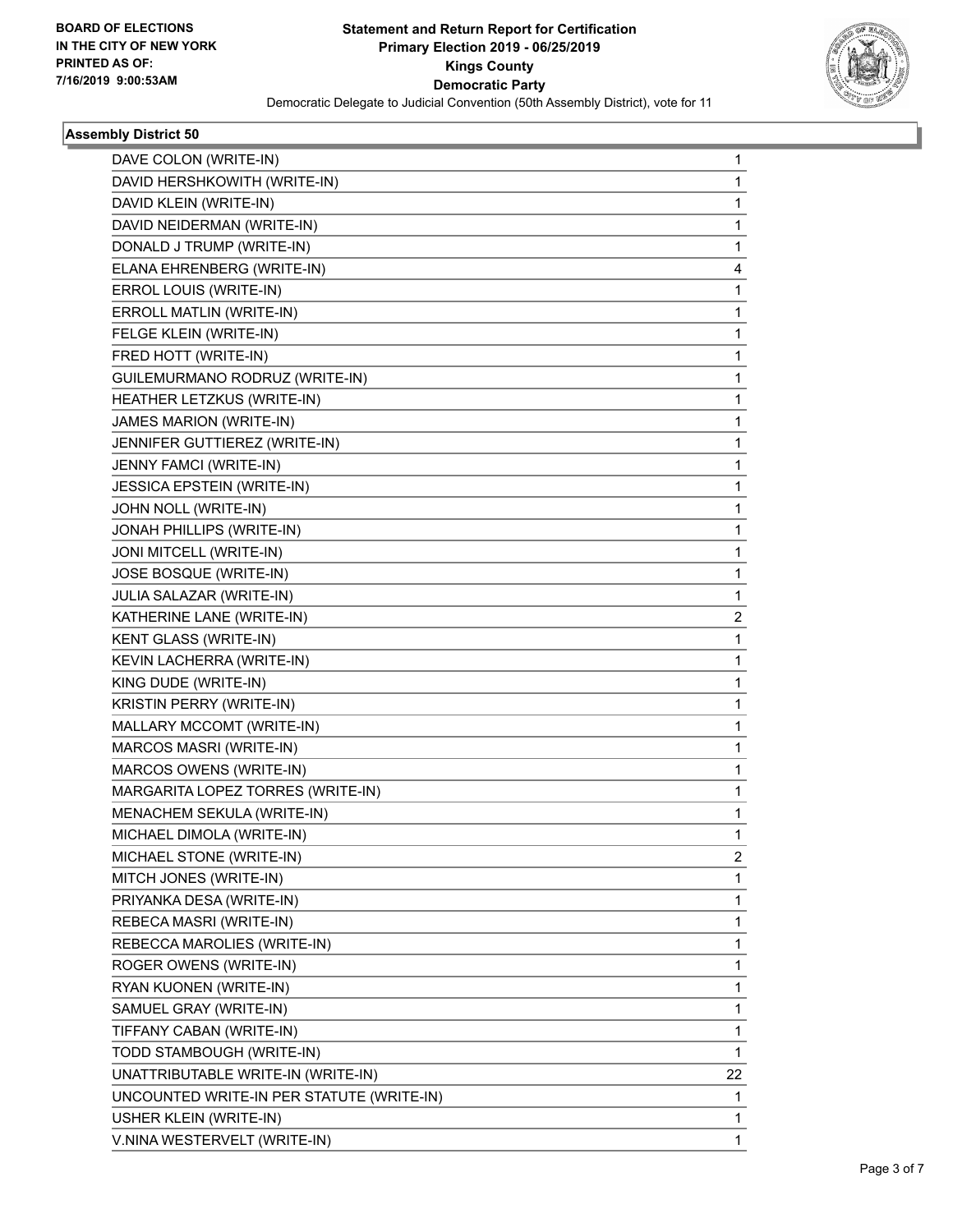

## **Assembly District 50**

| WILLIAM WARREN (WRITE-IN)  |       |
|----------------------------|-------|
| YAKOV SCHWIMMER (WRITE-IN) |       |
| <b>Total Votes</b>         | 9.380 |
| Unrecorded                 | 7.494 |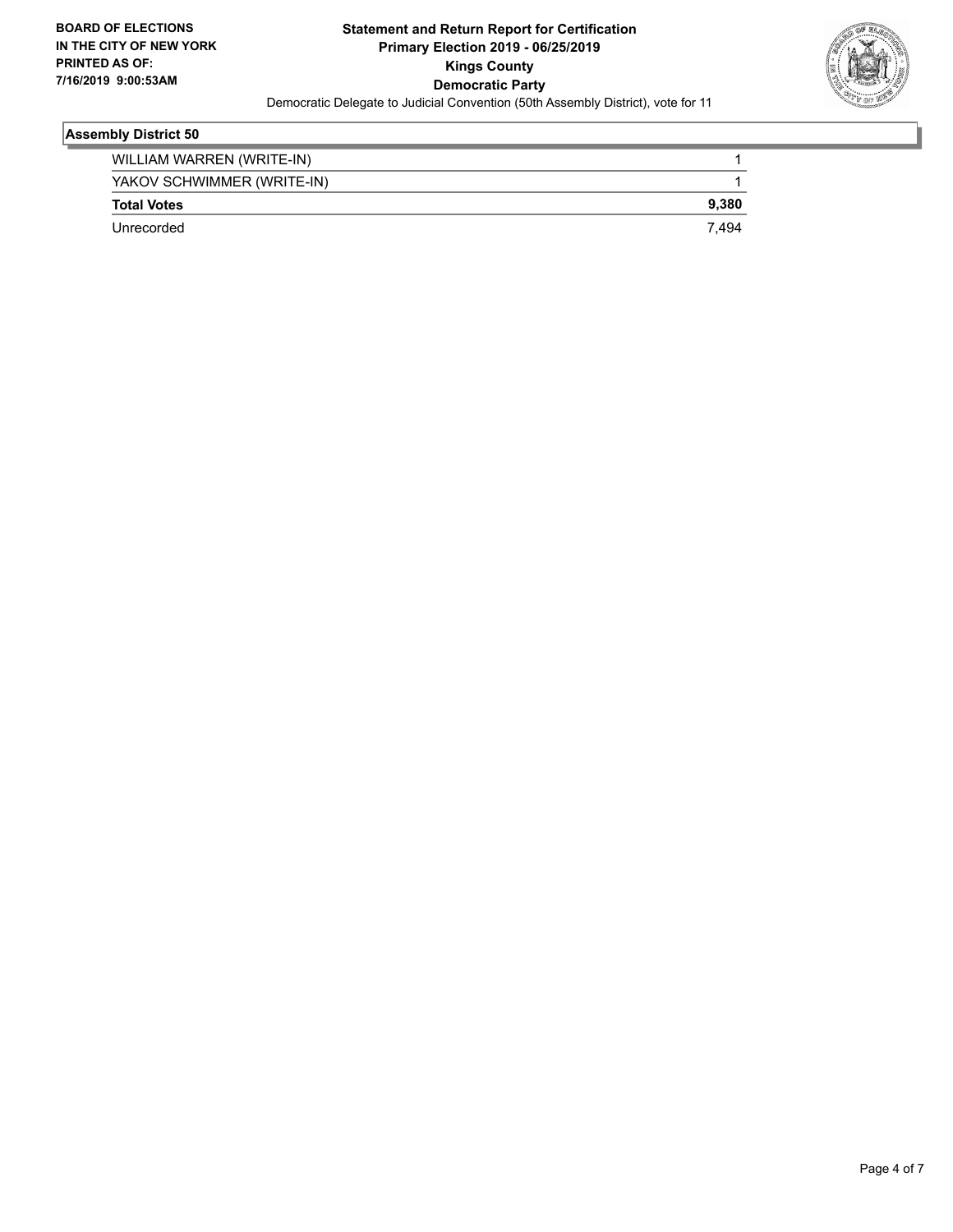

#### **Total for Democratic Delegate to Judicial Convention (50th Assembly District) - Kings County**

| <b>PUBLIC COUNTER</b>                                    | 1,455          |
|----------------------------------------------------------|----------------|
| <b>MANUALLY COUNTED EMERGENCY</b>                        | 0              |
| <b>ABSENTEE / MILITARY</b>                               | 64             |
| <b>AFFIDAVIT</b>                                         | 15             |
| <b>Total Ballots</b>                                     | 1,534          |
| Less - Inapplicable Federal/Special Presidential Ballots | 0              |
| <b>Total Applicable Ballots</b>                          | 1,534          |
| <b>JILLIAN DEDONA</b>                                    | 536            |
| WILLIAM H. SMITH                                         | 260            |
| ALICE DEDONA                                             | 535            |
| <b>JAMES SMITH</b>                                       | 254            |
| <b>ERIC RADEZKY</b>                                      | 240            |
| LINDA T. MINUCCI                                         | 553            |
| <b>COURTNEY DEDONA</b>                                   | 481            |
| <b>RICHARD MAZUR</b>                                     | 268            |
| <b>EILEEN CAVALIERE</b>                                  | 544            |
| <b>EDWARD SMITH</b>                                      | 231            |
| ROSEANN V. HENRY                                         | 522            |
| <b>VICTORIA CAMBRANES</b>                                | 782            |
| <b>ERIC KUN</b>                                          | 522            |
| DAEHA SCOTT KO                                           | 686            |
| SHAWN A. TERVENSKI                                       | 444            |
| <b>MATTHEW LIEF</b>                                      | 423            |
| <b>WALESKA LAYES</b>                                     | 609            |
| <b>DOMINIC WATSON</b>                                    | 504            |
| WILLIAM E. FRANK                                         | 431            |
| <b>MICHAEL GLUCK</b>                                     | 461            |
| ALEX VOETSCH (WRITE-IN)                                  | 1              |
| ALEXANDRIA OCSIO-CORTEZ (WRITE-IN)                       | 1              |
| ANDREW LUZINOCCAY (WRITE-IN)                             | $\mathbf{1}$   |
| ANDY DANDY (WRITE-IN)                                    | $\mathbf{1}$   |
| ANGUS CRECH (WRITE-IN)                                   | $\mathbf{1}$   |
| ANGUS PALC (WRITE-IN)                                    | 1              |
| ANTONIO MANUEL PANTON (WRITE-IN)                         | 1              |
| ARTUR C. KLEIN (WRITE-IN)                                | 1              |
| BARON VON DICKERSTEIN (WRITE-IN)                         | 1              |
| BRIAN BLADE (WRITE-IN)                                   | 1              |
| CEIBISH SCHNEEBALG (WRITE-IN)                            | 1              |
| CHAIM GREENFELD (WRITE-IN)                               | 1              |
| CHRISTINE COCO MURRAY (WRITE-IN)                         | 1              |
| CHRISTINE MURRY (WRITE-IN)                               | 1              |
| CHRISTOPHER PATRICK THOMAS (WRITE-IN)                    | 1              |
| CLAIRE STOTTLEMYER (WRITE-IN)                            | $\overline{2}$ |
| CONCEPTION BOSQUE (WRITE-IN)                             | 1              |
| DAN LAO (WRITE-IN)                                       | 1              |
| DANA RACHLIN (WRITE-IN)                                  | 1              |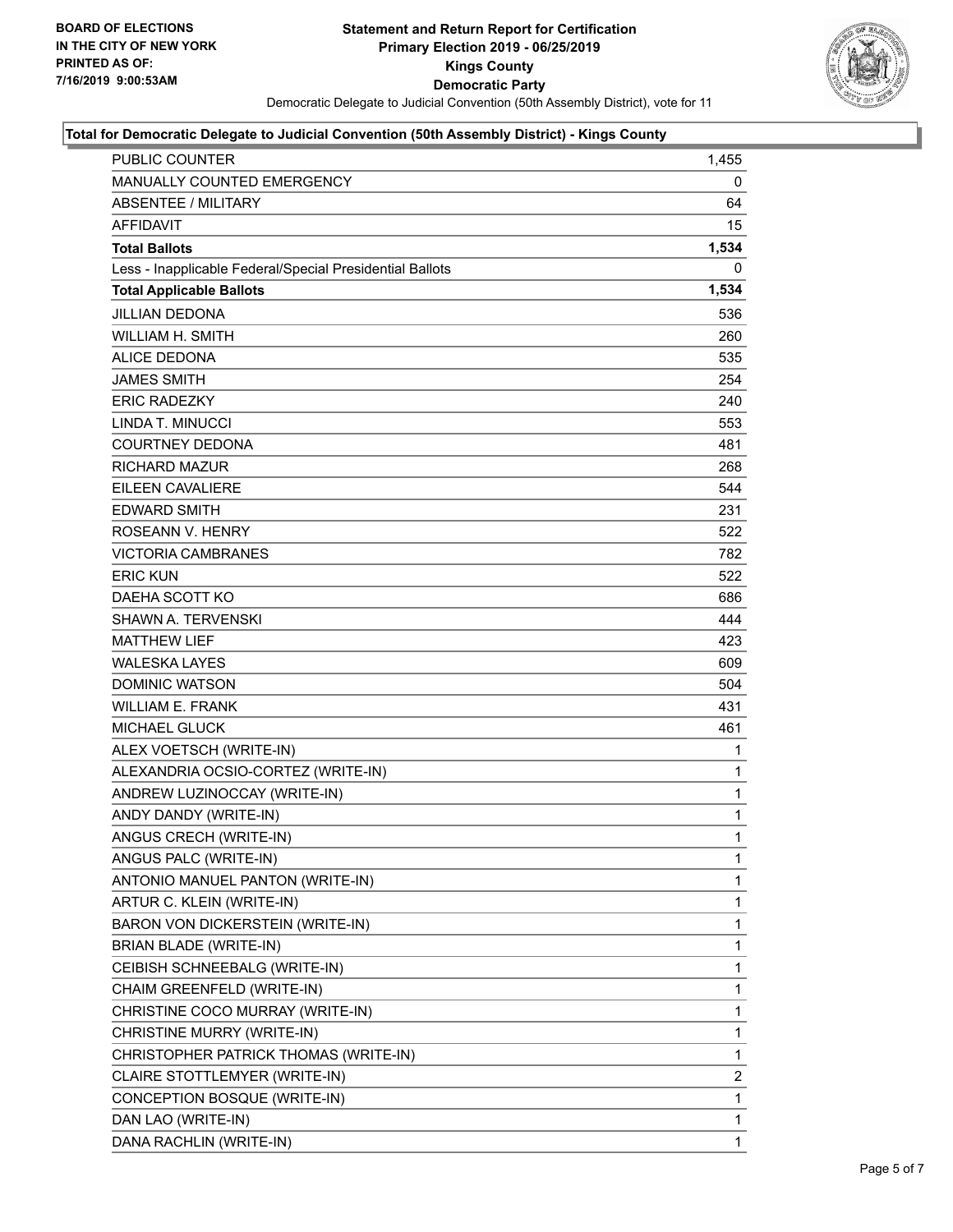

#### **Total for Democratic Delegate to Judicial Convention (50th Assembly District) - Kings County**

| DAVE COLON (WRITE-IN)                     | 1              |
|-------------------------------------------|----------------|
| DAVID HERSHKOWITH (WRITE-IN)              | 1              |
| DAVID KLEIN (WRITE-IN)                    | 1              |
| DAVID NEIDERMAN (WRITE-IN)                | 1              |
| DONALD J TRUMP (WRITE-IN)                 | 1              |
| ELANA EHRENBERG (WRITE-IN)                | 4              |
| ERROL LOUIS (WRITE-IN)                    | 1              |
| ERROLL MATLIN (WRITE-IN)                  | 1              |
| FELGE KLEIN (WRITE-IN)                    | 1              |
| FRED HOTT (WRITE-IN)                      | 1              |
| GUILEMURMANO RODRUZ (WRITE-IN)            | 1              |
| HEATHER LETZKUS (WRITE-IN)                | 1              |
| JAMES MARION (WRITE-IN)                   | 1              |
| JENNIFER GUTTIEREZ (WRITE-IN)             | 1              |
| JENNY FAMCI (WRITE-IN)                    | 1              |
| JESSICA EPSTEIN (WRITE-IN)                | 1              |
| JOHN NOLL (WRITE-IN)                      | 1              |
| JONAH PHILLIPS (WRITE-IN)                 | 1              |
| JONI MITCELL (WRITE-IN)                   | 1              |
| JOSE BOSQUE (WRITE-IN)                    | 1              |
| JULIA SALAZAR (WRITE-IN)                  | 1              |
| KATHERINE LANE (WRITE-IN)                 | $\overline{2}$ |
| <b>KENT GLASS (WRITE-IN)</b>              | 1              |
| KEVIN LACHERRA (WRITE-IN)                 | 1              |
| KING DUDE (WRITE-IN)                      | 1              |
| KRISTIN PERRY (WRITE-IN)                  | 1              |
| MALLARY MCCOMT (WRITE-IN)                 | 1              |
| MARCOS MASRI (WRITE-IN)                   | 1              |
| MARCOS OWENS (WRITE-IN)                   | 1              |
| MARGARITA LOPEZ TORRES (WRITE-IN)         | 1              |
| MENACHEM SEKULA (WRITE-IN)                | 1              |
| MICHAEL DIMOLA (WRITE-IN)                 | 1              |
| MICHAEL STONE (WRITE-IN)                  | 2              |
| MITCH JONES (WRITE-IN)                    | $\mathbf{1}$   |
| PRIYANKA DESA (WRITE-IN)                  | 1              |
| REBECA MASRI (WRITE-IN)                   | 1              |
| REBECCA MAROLIES (WRITE-IN)               | 1              |
| ROGER OWENS (WRITE-IN)                    | 1              |
| RYAN KUONEN (WRITE-IN)                    | 1              |
| SAMUEL GRAY (WRITE-IN)                    | 1              |
| TIFFANY CABAN (WRITE-IN)                  | 1              |
| TODD STAMBOUGH (WRITE-IN)                 | 1              |
| UNATTRIBUTABLE WRITE-IN (WRITE-IN)        | 22             |
| UNCOUNTED WRITE-IN PER STATUTE (WRITE-IN) | 1              |
| USHER KLEIN (WRITE-IN)                    | 1              |
| V.NINA WESTERVELT (WRITE-IN)              | $\mathbf 1$    |